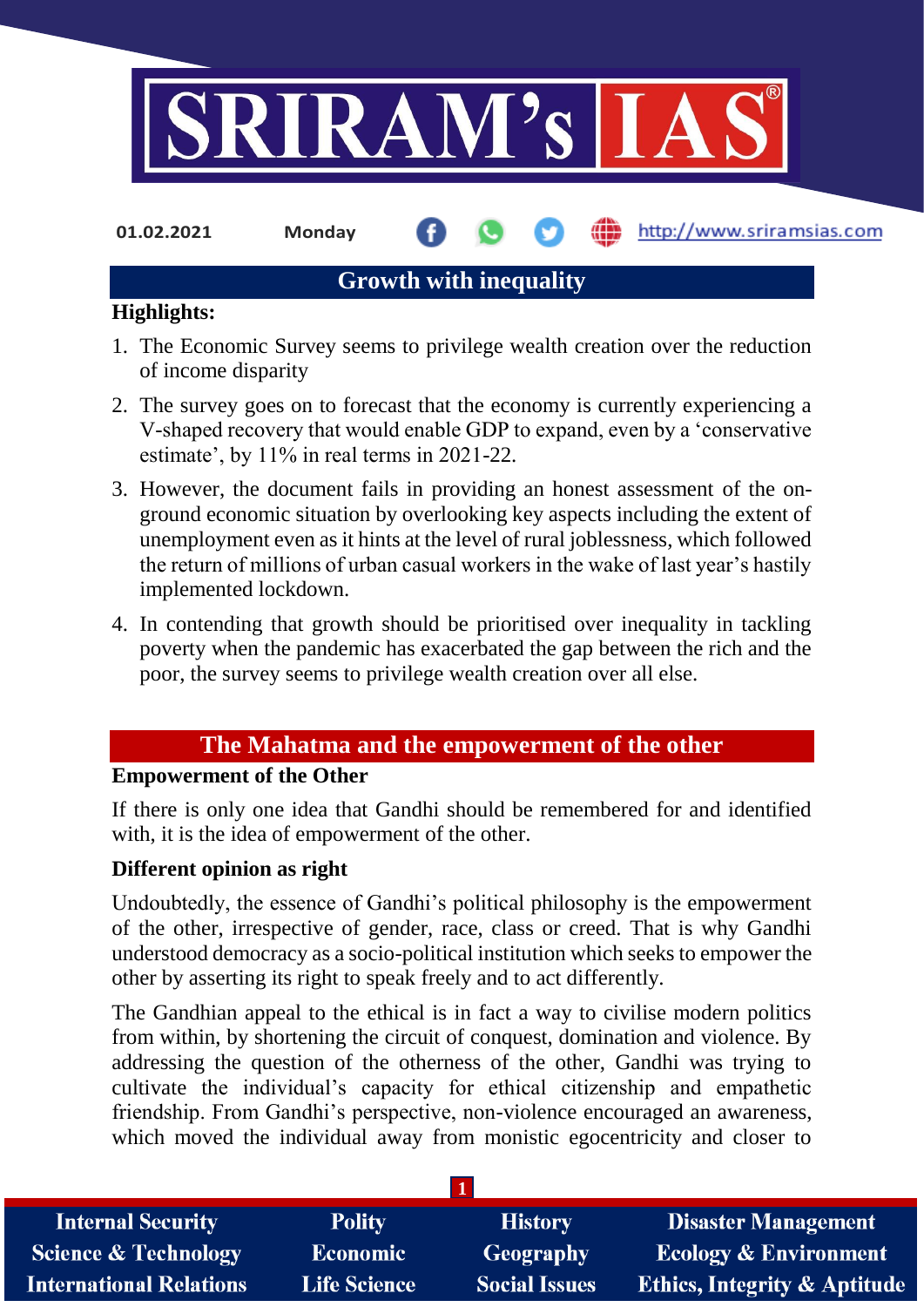

#### http://www.sriramsias.com **01.02.2021 Monday**

pluralistic shared suffering. What is so fascinating and relevant with the Gandhian approach to politics is that Gandhi understood the civilisational process of freedom-making as an inclusion of the other as the other.

#### **A mode: Peaceful Political Dialogue with the other**

Unsurprisingly, Gandhi's idea of empowerment of the other is feasible only in a political community where people have the art of listening. In other words, the art of listening, as much as the freedom of speech, is a mode of laying emphasis on the otherness of the other against all forms of tyranny. Accordingly, we can consider as tyrannical an individual or a society which refuses to the other the right to speak and the time and space to listen. Gandhi did not consider social, political or even religious marginality as a curse, but more as a constructive asset which helped the individual maintain a critical distance from all traditions of thought while entering a dialogue with any form of otherness.

### **The farm laws need political resolution**

It is the supreme authority of Parliament which has the power to solve the issue despite the negotiations outside.

#### **Issues:**

- 1. The issues raised by the farmer representatives are not just limited to the demand for a guarantee of Minimum Support Price (MSP) and the repeal of the three farm laws.
- 2. Farmer mobilisations represent the anger against the political economy of agricultural reforms. The genuine fear of corporate takeover and withdrawal of the state go beyond the three Acts.
- 3. It is essentially about the trust deficit between the state and the farmers who see the actions of the state as allowing greater control by the private sector which will ultimately dispossess them from the meagre resources and land that they have.

#### **Reasonable fears**

These impressions are not entirely unfounded if one is to go by the experience in different states such as Bihar in abolishing the APMC system. But these fears also gain strength at a time when the economy is slowing down and the agricultural

**2** 

| <b>Internal Security</b>       | <b>Polity</b>       | <b>History</b>       | <b>Disaster Management</b>              |
|--------------------------------|---------------------|----------------------|-----------------------------------------|
| Science & Technology           | <b>Economic</b>     | Geography            | <b>Ecology &amp; Environment</b>        |
| <b>International Relations</b> | <b>Life Science</b> | <b>Social Issues</b> | <b>Ethics, Integrity &amp; Aptitude</b> |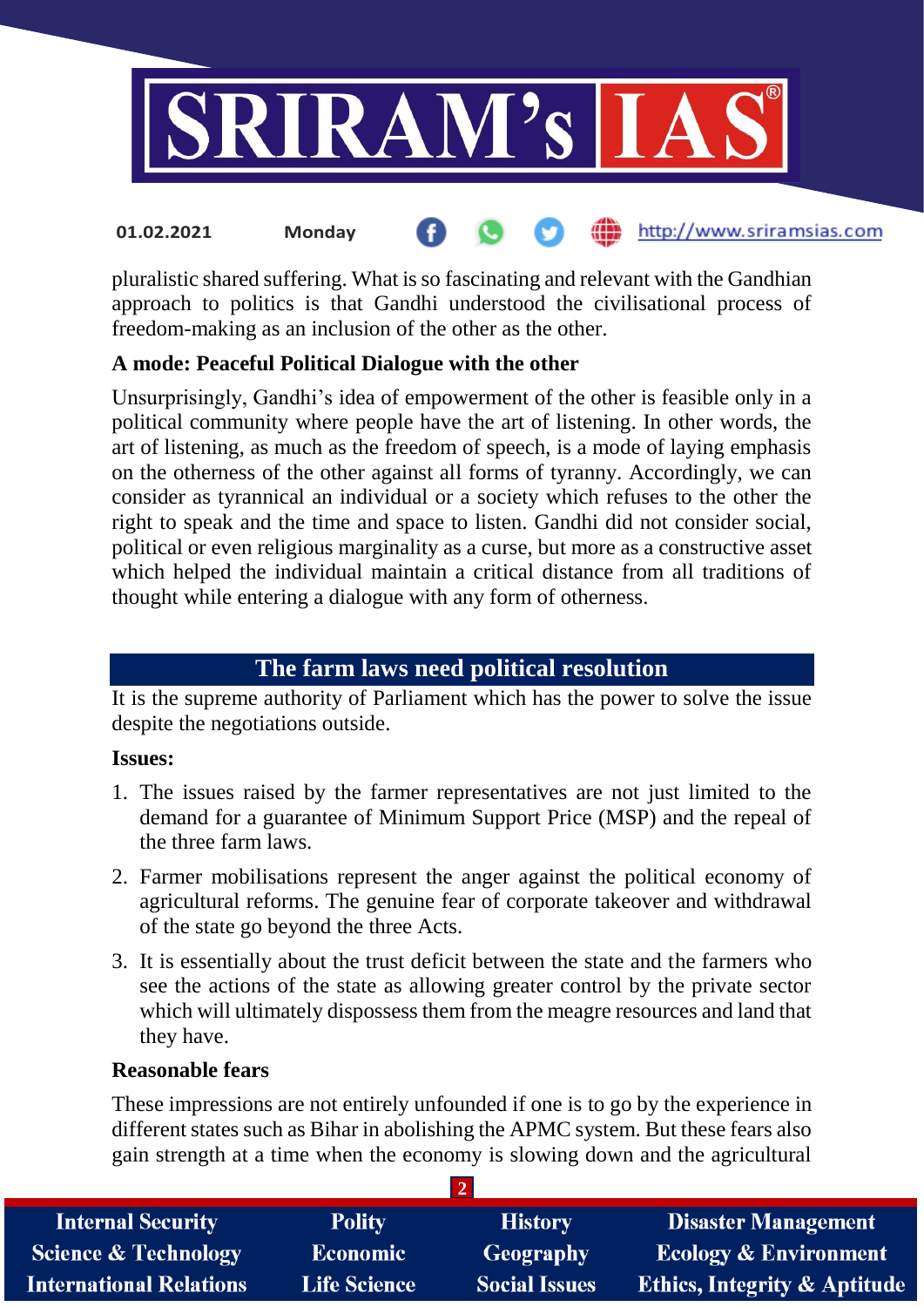

sector has seen severe distress in the last six years, starting with the twin droughts of 2014 and 2015. With a decline in agricultural wages and falling farm gate prices and farm incomes in the last three years, these Acts represent a pattern of state withdrawal from support to the agricultural sector.

#### **Flaws in legislating**

- 1. This is precisely why any attempt by the government to resolve the deadlock has to go beyond the nitty-gritty of the three laws; it has to start from instilling trust in the government's actions and rhetoric of reforms.
- 2. The flawed understanding of the government that this issue is a regional issue concerning only a section of farmers.
- 3. The attempt by both farmer unions as well as the government to exclude other political parties out of such dialogues and discussions is unlikely to resolve the issues which concern every State of the country ruled by different political parties.
- 4. But it also reflects the process of legislating on important issues without taking into account the concerns of various stakeholders.
- 5. Not only was the timing wrong, but even the attempt to force these pieces of legislation without any discussion in Parliament created an impression of stubbornness on the part of the government to deny any form of dialogue and consultation.
- 6. The failure to consult State governments, which are important stakeholders, has also created the peculiar situation where six large States have now passed separate pieces of legislation in their State legislatures negating the three central Acts.

#### **Budget session as an opportunity**

- 1. A parliamentary standing committee with representations from different political parties will not only give it more legitimacy but will also allow diverse opinions from States and political parties to be represented.
- 2. For the government, which is willing to suspend the implementation for one and half years, it will also allow it time, space and the political forum to convince the States and farmers about the benefits of such reforms.

| <b>Disaster Management</b>              |
|-----------------------------------------|
| <b>Ecology &amp; Environment</b>        |
| <b>Ethics, Integrity &amp; Aptitude</b> |
|                                         |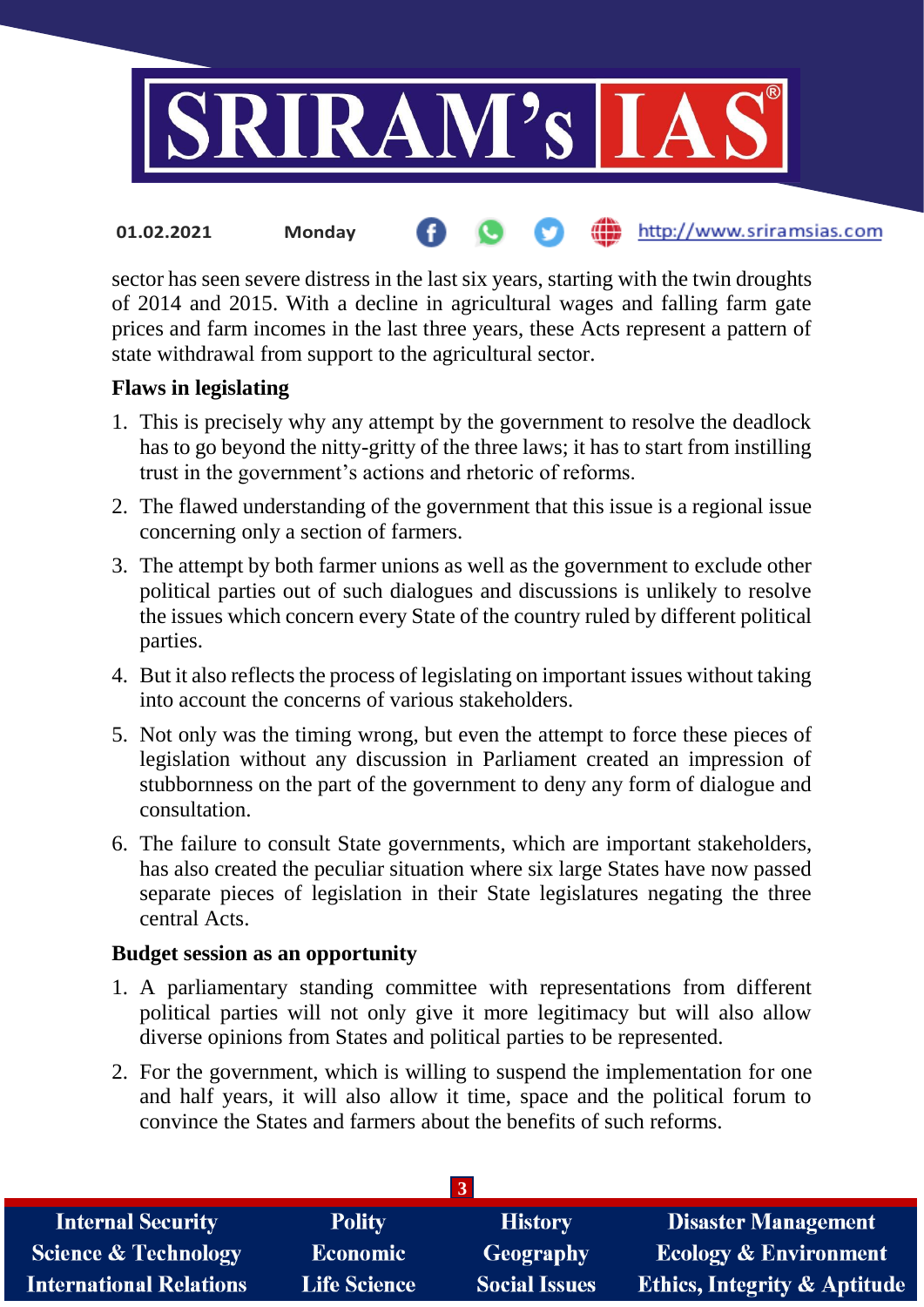

http://www.sriramsias.com

- 3. More than that, it will be an opportunity to bridge the trust deficit between the government and the protesting farmers.
- 4. For a government which is serious about reforms in agricultural marketing, repealing the Acts in the current form and starting the process afresh will only reaffirm its seriousness and commitments to the agricultural sector and the farmers of this country.

#### **The problem of ageing dams**

Crux: India's ageing dams can threaten water security, affect farmers' income, and increase flooding.

#### **Highlights:**

**01.02.2021 Monday**

- 1. Dams and reservoirs are believed to secure our water needs for the future. However, data and studies show that they can threaten our water security.
- 2. **Deeply silted:** It is not a secret anymore that India's dams are now ageing and concomitantly, reservoir water is being replaced by soil, technically known as silt or sediment reducing storage capacity.
- 3. **Becoming Obsolete:** India is ranked third in the world in terms of building large dams. Of the over 5,200 large dams built so far, about 1,100 large dams have already reached 50 years of age and some are older than 120 years.
- 4. To make matters worse, studies show that the design of many of our reservoirs is flawed. Because of poor design, siltation rates observed in Dams are way higher.
- 5. Therefore, the storage space in Indian reservoirs is receding at a rate faster than anticipated. Reservoirs are poised to become extinct in less than a few decades with untold consequences already underway.

#### **Consequences**

- 1. When soil replaces the water in reservoirs, supply gets choked. The cropped area begins receiving less and less water as time progresses.
- 2. The net sown water area either shrink in size or depends on rains or groundwater, which is over-exploited.

| <b>Internal Security</b>        | <b>Polity</b>       | <b>History</b>       | <b>Disaster Management</b>              |
|---------------------------------|---------------------|----------------------|-----------------------------------------|
| <b>Science &amp; Technology</b> | Economic            | Geography            | <b>Ecology &amp; Environment</b>        |
| <b>International Relations</b>  | <b>Life Science</b> | <b>Social Issues</b> | <b>Ethics, Integrity &amp; Aptitude</b> |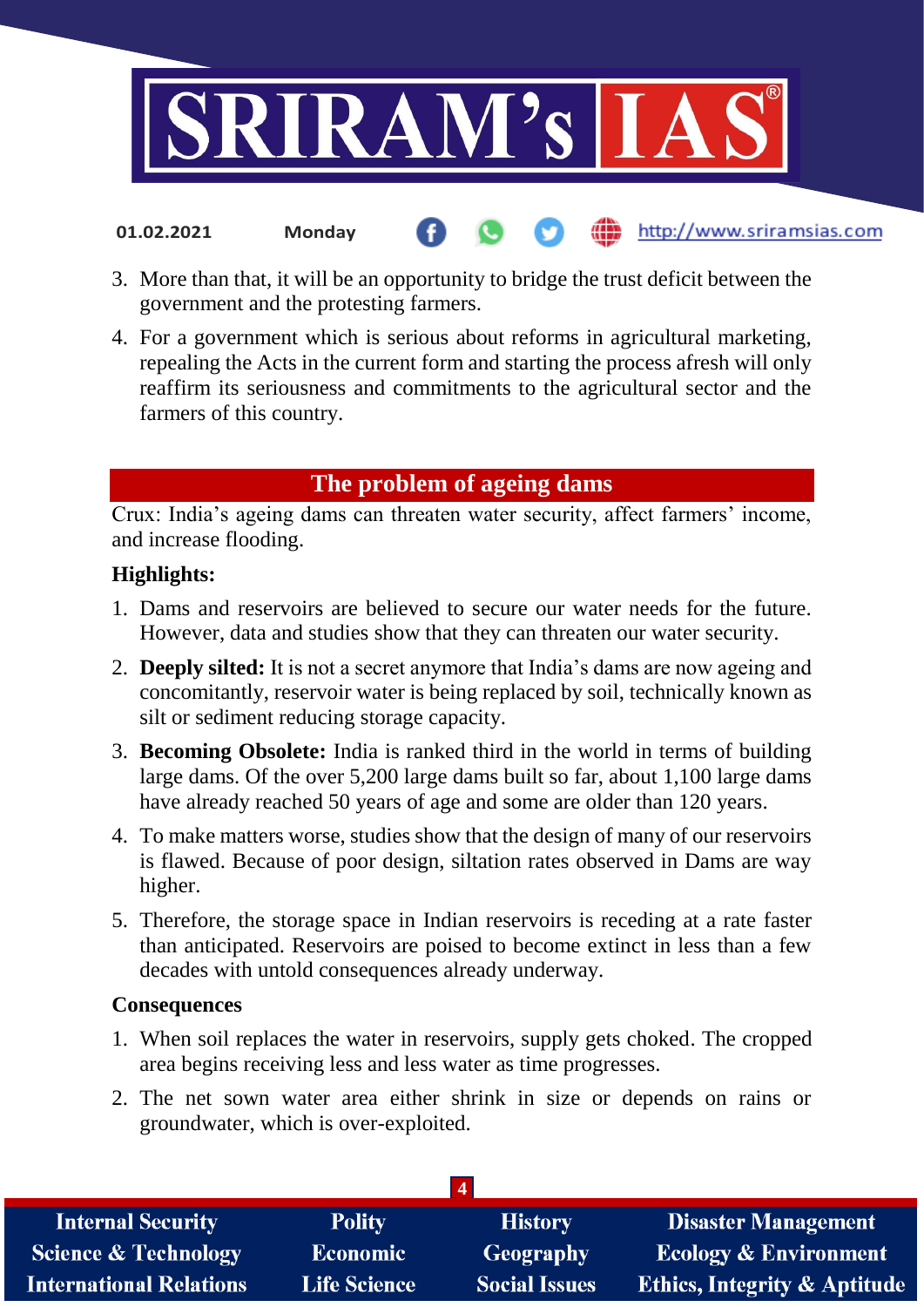

- http://www.sriramsias.com **01.02.2021 Monday**
- 3. Crop yield gets affected severely and disrupts the farmer's income. In fact, the farmer's income may get reduced as water is one of the crucial factors for crop yield along with a credit, crop insurance and investment.
- 4. It is important to note that no plan on climate change adaptation will succeed with sediment-packed dams.
- 5. The designed flood cushion within several reservoirs across many river basins may have already depleted substantially due to which floods have become more frequent downstream of dams.
- 6. The flooding of Bharuch in 2020, Kerala in 2018 and Chennai in 2015 are a few examples attributed to downstream releases from reservoirs.

#### **Conclusion:**

The nation will eventually be unable to find sufficient water in the 21st century to feed the rising population by 2050, grow abundant crops, create sustainable cities, or ensure growth. Therefore, it is imperative for all stakeholders to come together to address this situation urgently.

#### **Building a robust healthcare system**

In the wake of the COVID-19 pandemic, there have been vociferous demands to strengthen the country's public health system. With better governance, northern States can bring their health systems on a par with southern States.

#### **North-South Dichotomy**

Not surprisingly, the efficacy of the public health system varies widely across the country since it is a State subject. India may fail to achieve the earlier SDG because of the poor performance of the northern States. It is surprising that the Government of India does not hold them responsible and accountable for poor performance but is satisfied with the average. Equally surprising and disappointing is that these State governments themselves are indifferent to their poor performance.

|                                 |                     | 5                    |                                         |
|---------------------------------|---------------------|----------------------|-----------------------------------------|
| <b>Internal Security</b>        | <b>Polity</b>       | <b>History</b>       | <b>Disaster Management</b>              |
| <b>Science &amp; Technology</b> | <b>Economic</b>     | <b>Geography</b>     | <b>Ecology &amp; Environment</b>        |
| <b>International Relations</b>  | <b>Life Science</b> | <b>Social Issues</b> | <b>Ethics, Integrity &amp; Aptitude</b> |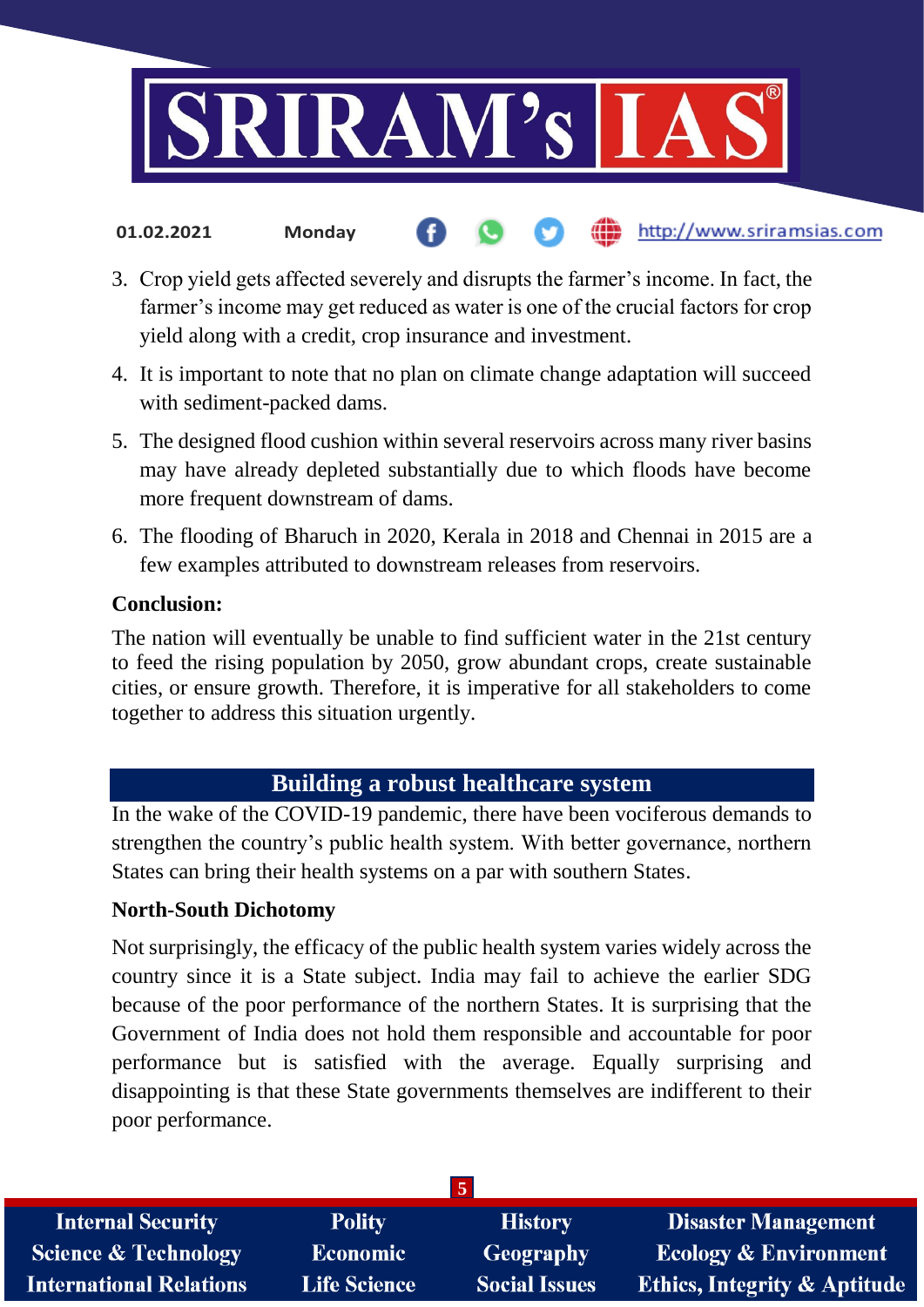

| 01.02.2021 | Mondav |  |  |  |  | http://www.sriramsias.com |
|------------|--------|--|--|--|--|---------------------------|
|------------|--------|--|--|--|--|---------------------------|

# Some key health parameters in select States

| <b>State</b> | <b>Infant</b><br><b>Mortality</b><br>Rate | <b>Under</b><br><b>Five</b><br><b>Mortality</b> | <b>Maternal</b><br><b>Mortality</b><br><b>Ratio</b> | <b>Total</b><br><b>Fertility</b><br>Rate | % deliveries<br>by untrained<br>personnel |
|--------------|-------------------------------------------|-------------------------------------------------|-----------------------------------------------------|------------------------------------------|-------------------------------------------|
| Bihar        | 32                                        | 37                                              | 149                                                 | 3.2                                      | 19.0                                      |
| M.P.         | 48                                        | 56                                              | 173                                                 | 2.7                                      | 7.2                                       |
| Rajasthan    | 37                                        | 40                                              | 164                                                 | 2.5                                      | 1.6                                       |
| <b>U.P.</b>  | 43                                        | 47                                              | 197                                                 | 2.9                                      | 14.0                                      |
| T.N.         | 15                                        | 17                                              | 63                                                  | 1.6                                      | 0.2                                       |
| Kerala       | 7                                         | 10                                              | 42                                                  | 1.7                                      | 0.1                                       |
| India        | 32                                        | 36                                              | 113                                                 | 2.2                                      | 7.8                                       |

SOURCE: SRS DATA FOR 2018

#### **Data Analysis:**

- 1. These data are revealing. The northern States are performing very poorly in these vital health parameters. In Madhya Pradesh, the number of infant deaths for every 1,000 live births is as high as 48 compared to seven in Kerala.
- 2. In U.P., the Maternal Mortality Ratio is 197 compared to Kerala's 42 and Tamil Nadu's 63.
- 3. The percentage of deliveries by untrained personnel is very high in Bihar, 190 times that of Kerala.
- 4. Another vital parameter that has an impact on poverty, Total Fertility Rate, is very high in Bihar (3.2) against the stabilisation rate of 2.1.
- 5. Tamil Nadu and Kerala have done so well that their population will decline over the years. This has been made possible thanks to the effective Maternal and Child Health and Family Welfare services provided by these States.

#### **Hold the poor performer accountable**

- 1. Some of these States are performing so poorly that they are comparable to the poorest countries in the world, pulling down the average for India.
- 2. The Government of India is just looking at the averages which are somewhat reasonable thanks to the excellent performance of well-governed States.

| <b>Internal Security</b>        | <b>Polity</b>       | <b>History</b>       | <b>Disaster Management</b>              |
|---------------------------------|---------------------|----------------------|-----------------------------------------|
| <b>Science &amp; Technology</b> | <b>Economic</b>     | <b>Geography</b>     | <b>Ecology &amp; Environment</b>        |
| <b>International Relations</b>  | <b>Life Science</b> | <b>Social Issues</b> | <b>Ethics, Integrity &amp; Aptitude</b> |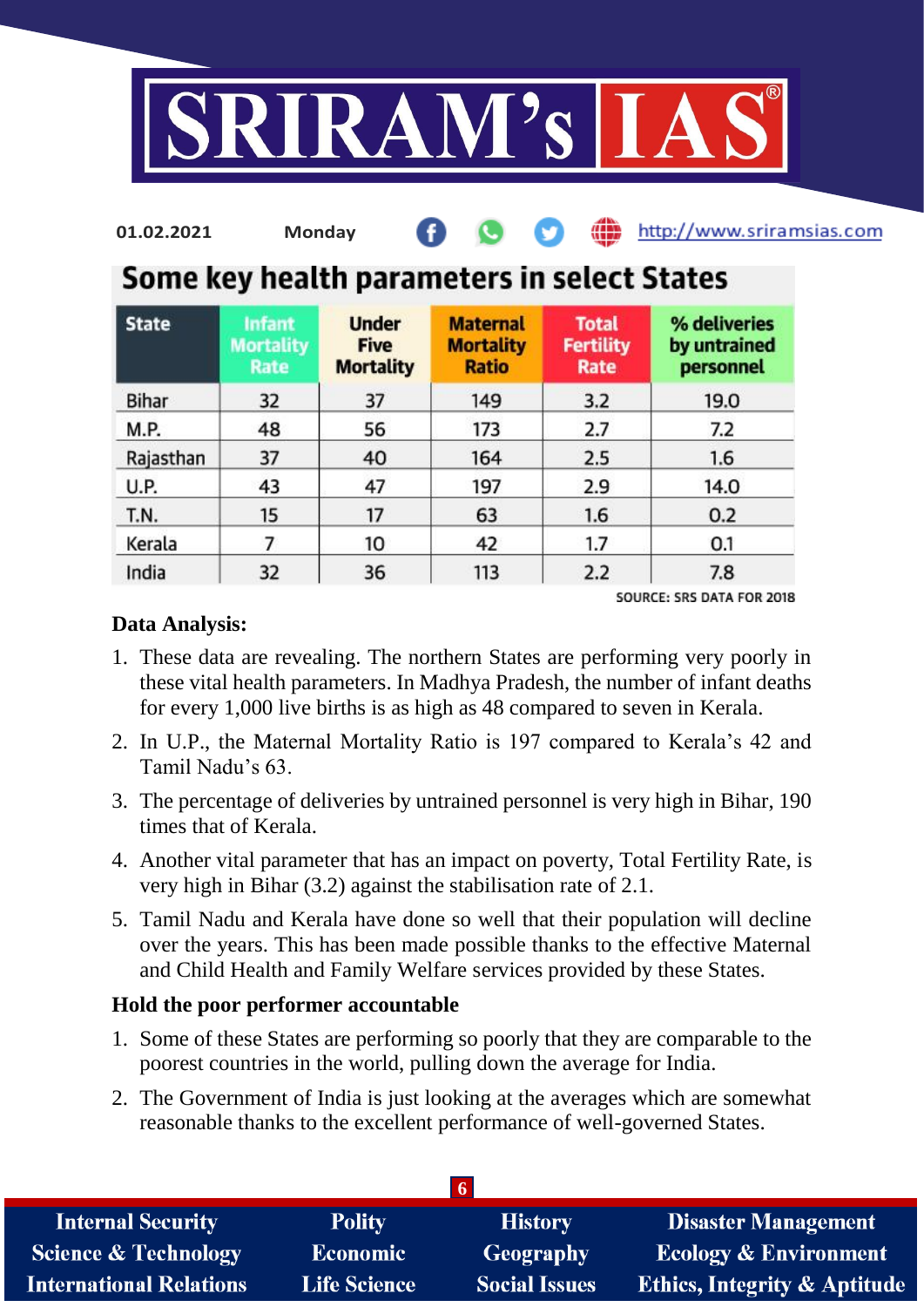

3. Unless all the States perform well, there will be no dramatic improvement in

http://www.sriramsias.com

- the health system.
- 4. It is sad this is the outcome despite Finance Commissions pouring non-Plan funds into these States in addition to substantial Plan allocation from the Ministry of Health and Family Welfare.
- 5. More money does not and cannot produce results. Only clear focus and better governance can.

#### **Tamil Nadu's example**

**01.02.2021 Monday**

- 1. It is because of enlightened political leadership which was interested in the health and well-being of the people. The district administration was spearheading these health initiatives because of the government's focus and drive.
- 2. The government encouraged healthy competition among the districts by giving prizes to the well-performing ones. By the 1990s, family planning drives were no longer necessary, and all that was needed was some fine-tuning of the Maternal and Child Health programme.
- 3. The result is that the Total Fertility Rate of Tamil Nadu is among the lowest in the country (1.6) comparable to that of Germany (1.57) and Japan (1.43).
- 4. In addition to a clear focus by the political executive, Tamil Nadu has the advantage of a public and preventive health structure.
- 5. A good administrative structure could therefore deliver to the demands of the political executive, benefiting the people of the State.

#### **Way Forward:**

- 1. Poor performers must be asked to reach the levels of the southern States within three to five years.
- 2. When Chief Ministers are focused on health and the district health administrations are held accountable, performance is bound to improve.
- 3. An important measure that can make a difference is a public health set-up in these States that addresses primary and preventive health.

| <b>Internal Security</b>        | <b>Polity</b>       | <b>History</b>       | <b>Disaster Management</b>              |
|---------------------------------|---------------------|----------------------|-----------------------------------------|
| <b>Science &amp; Technology</b> | <b>Economic</b>     | Geography            | <b>Ecology &amp; Environment</b>        |
| <b>International Relations</b>  | <b>Life Science</b> | <b>Social Issues</b> | <b>Ethics, Integrity &amp; Aptitude</b> |